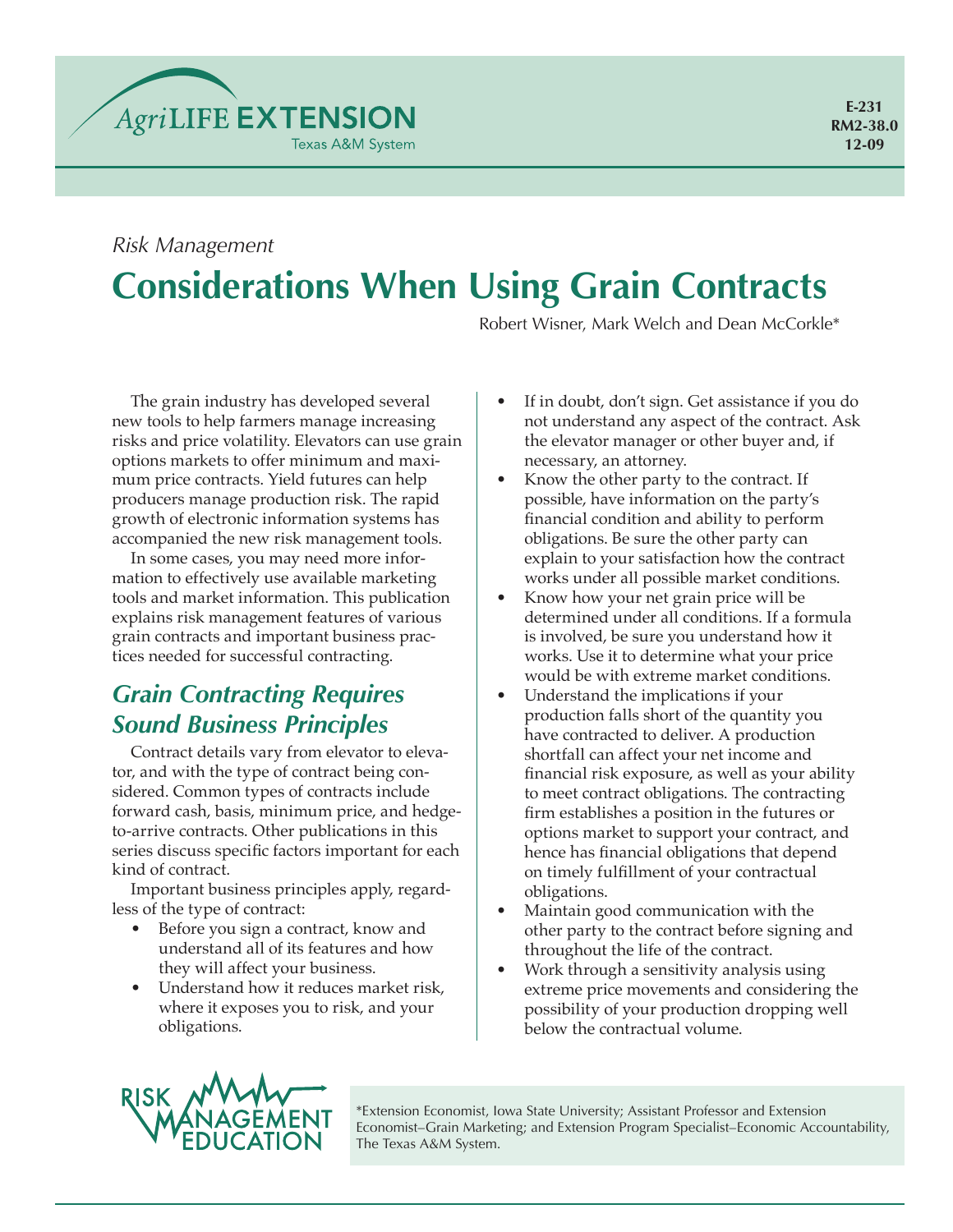Examine and thoroughly understand each of these areas before you enter into a sale or purchase contract. Remember that the contracts are legal instruments that obligate both you and the other party to certain financial commitments.

#### *Key Elements in Grain Contracts*

While some details of grain sale or purchase contracts may vary, seven key details should be present in all contracts:

- 1. The quality (grade) of grain delivered or to be delivered
- 2. The date by which delivery is to be completed
- 3. The location for delivery
- 4. The price or formula to be used in determining the net price
- 5. Price adjustments if you are unable to meet the specified grade
- 6. The quantity being contracted
- 7. Signatures of both parties and the date of signing

More complex types of contracts require additional details. For example, with hedge-to-arrive contracts, alternative delivery dates may be allowed,

with extra costs involved. Changes in delivery dates, in turn, may affect price and risk exposure. The specific process for changing delivery dates should be spelled out. The delivery details are important to both farmers and grain elevators because delivery is required for the completion of contractual obligations. Some contracts also have conditions that apply if special circumstances prevent an elevator from receiving the grain by the scheduled date. Contracts also may have provisions to be used when the farmer's crop is below the contracted volume because of adverse weather or other unforeseen conditions.

### *Risk Management Features and Purposes of Various Contracts*

Grain prices and price risk can be separated into three components: price level (as reflected by nearby futures prices); the basis (difference between local prices and the futures market); and spreads (which reflect price differences for later delivery). Some grain pricing contracts manage only one or two of these sources of risk. Others are designed to eliminate or help manage all three types of market risk (see Tables 1 and 2). Price-related risks are not the

#### **Table 1. Risk exposure with various grain pricing alternatives and contracts.1**

| <b>Pricing</b><br>alternatives     | <b>Areas of risk exposure</b> |              |                           |                           |                              |                                             |                    |                          |                        | <b>Industry</b><br>risk rating |
|------------------------------------|-------------------------------|--------------|---------------------------|---------------------------|------------------------------|---------------------------------------------|--------------------|--------------------------|------------------------|--------------------------------|
|                                    | <b>Price</b><br>level         | <b>Basis</b> | Intra-<br>year<br>spreads | Inter-<br>year<br>spreads | <b>Options</b><br>volatility | <b>Production</b><br>risk if<br>pre-harvest | <b>Tax</b><br>risk | Counter<br>party<br>risk | <b>Control</b><br>risk |                                |
| Cash market                        | X                             | $\mathsf{X}$ | X                         |                           |                              |                                             |                    |                          | X                      | Moderate                       |
| Forward cash                       |                               |              |                           |                           |                              | X                                           |                    | X                        |                        | Low                            |
| <b>Basis</b>                       | X                             |              | $X^2$                     |                           |                              | $\sf X$                                     | $\chi$             | $\sf X$                  | X                      | Moderate                       |
| Price later                        | X                             | X            |                           |                           |                              | N/A                                         | ?                  | X                        | X                      | Moderate                       |
| HTA: non-roll                      |                               | X            |                           |                           |                              | $\chi$                                      | $\chi$             | $\chi$                   | X                      | Low                            |
| HTA: intra-year<br>roll            |                               | X            | X                         |                           |                              | X                                           | X                  | X                        | X                      | Moderate                       |
| HTA: 1-year<br>inter-year roll     |                               | $\mathsf{X}$ | $\mathsf{X}$              | $\mathsf{X}$              |                              | X                                           | $\chi$             | $\mathsf{X}$             | $\mathsf{X}$           | High                           |
| HTA: multi-year<br>inter-year roll |                               | X            | X                         | X                         |                              | X                                           | X                  | X                        | X                      | Extremely<br>high              |
| Minimum price                      |                               |              |                           |                           | X                            | X                                           | $\chi$             | $\mathsf{X}$             | X                      | Low                            |

<sup>1</sup> An X in the table cell indicates the pricing alternative has significant exposure to the risk.

<sup>2</sup> Spread risk occurs if spreads change because of action in nearby futures, but basis contract is based on a later futures contract month, such as July. Narrowing spreads would mean the cash and nearby futures prices could rise more than the price obtained from the basis contract. Also, on rare occasions, basis contracts are rolled to give the farmer a longer period for choosing a price. This can involve spread risk if rolled to a later crop year, but nearby prices do not follow distant futures price moves.

Adapted from National Grain and Feed Association, "Hybrid Cash Contracts" white paper, April 1996.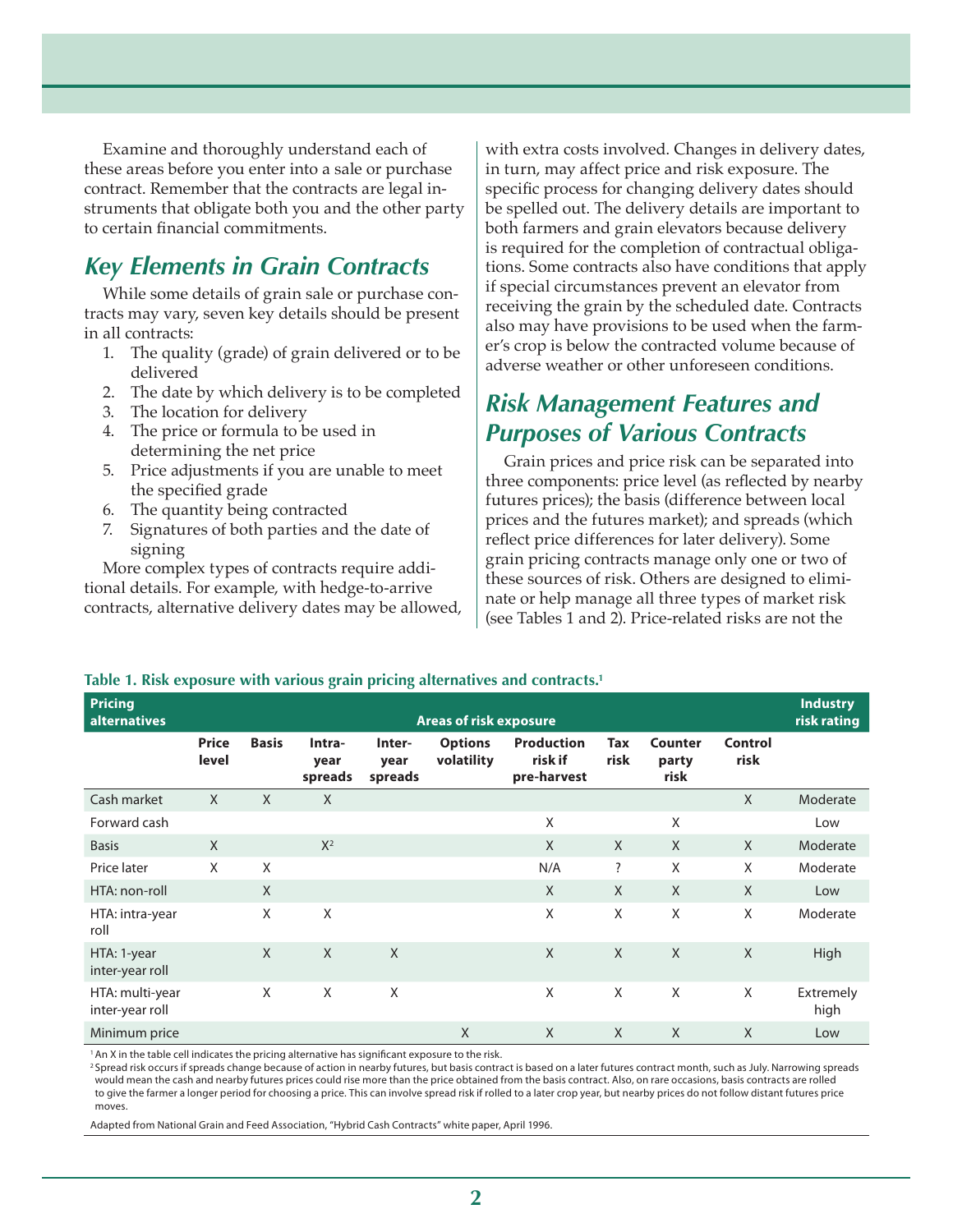only risks facing grain farmers. Other risk areas include production risk and the potential failure of the contracting party to fulfill his obligation. When a farmer prices a crop before harvest, he or she increases exposure to production risk but, depending on the kind of contract used, may reduce exposure to price risks. If production risk is large enough to

cause serious financial concerns, farmers using preharvest grain contracting may want to consider crop insurance to help manage such risks.

Some kinds of grain contracts require only one decision—the decision to use the contract. Other contracts may require one or more decisions at later times. When a series of decisions must be made in

#### **Table 2. Types of risk.**

Price-level risk—the risk that futures prices will change in an adverse direction from the present level. This risk typically is large and difficult to predict.

Basis risk—the risk that the difference between the local cash market and the futures price will move in a direction that reduces the net price to the seller. This risk usually is much smaller than price level risk and inter-year spread risk. For major crops such as cotton, corn, soybeans and wheat there is a strong seasonal pattern, although transportation problems and other unforeseen developments can alter its seasonality.

Spread risk—the risk that price differentials between nearby and distant futures will move in a direction that reduces your net price. This risk can be divided into intra-year and inter-year spread risk. Spread risk within a single crop year normally is relatively small, but it can be sizable in years when supplies are extremely tight. Inter-year spread risk is much larger and unpredictable. Its volatility increases sharply when supplies are small. This risk is involved when using hedge-to-arrive contracts that involve rolling the delivery date forward.

Market volatility risk with minimum price contracts—the risk that the net price on such contracts will not change one-for-one with cash and futures prices as the price level rises. The same kind of risk exists with maximum price contracts used for feed purchases. The size of this risk varies with market volatility, distance between options strike price and the underlying futures price, and the length of time until contract delivery. It tends to be largest with volatile markets and when the delivery date is several months away.

Tax risk—includes the risk of whether futures or options-based losses in contracts will be ordinary business expenses or capital losses, as well as other tax issues. For individuals, a maximum of \$3,000 per year can be deducted as a capital loss unless offset by equal amounts of capital gains. Provision is made to carry capital losses forward to later years. For corporations, no capital loss is deductible unless matched by capital gains. Elevator contracts typically do not separate these price components, but tax issues can still be critical.

Counter party risk—the risk that the buyer will be unable to perform part or all of his or her contractual obligations or will be unable to pay for your grain. In Texas, and many other states, grain buyers are not required to be licensed or bonded. This risk is especially important for credit-sale contracts for grain, in which the title to grain has been transferred to the buyer but payment has not yet been made. When a public warehouse acts as a grain buyer, they do have a bond, but this bond protects grain depositors for storage. Bond protection does not apply to forward contracts or other grain purchasing activities.

Control risk—the risk that contracts will get out of control. Some contracts require several stages of decision making beyond the initial contract signature. With these contracts, there is risk that market action will move your net return to an unacceptable level before you realize what is happening and can take corrective action.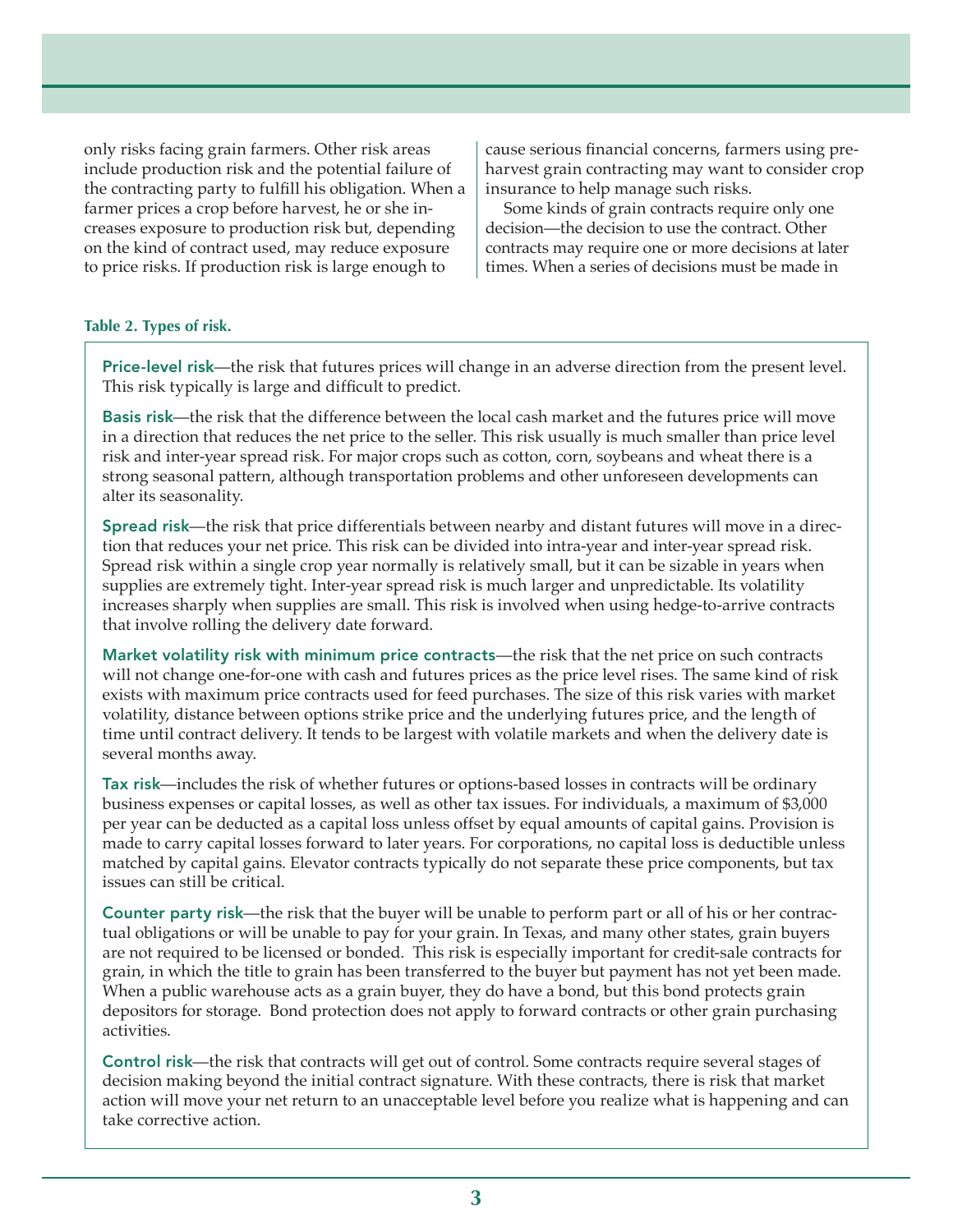order to complete contractual obligations, another type of risk, called control risk, is involved. This is the risk that the market position will reduce income to an unacceptable level before the farmer is aware of the implications and is able to take preventive or corrective action. View contracts either as a way to reduce risk exposure or, in some cases, as an alternative to storage that will accomplish similar purposes. Do not view contracts as a source of profit by themselves. In grain contracting, the entire position should be considered, including the cash price, remaining areas of risk exposure, and the level of net income being protected.

#### *About This Series*

Other publications in this series provide more detail on risk management features, pricing processes, and specific types of grain contracts. Contracts covered in the series include forward cash, basis, minimum price, and hedge-to-arrive (HTA) contracts.

### *Tailoring Choice of Contract to Your Marketing and Risk Management Needs*

The type of contract that best fits your marketing objectives and risk management needs probably will vary with market conditions. Figure 1 illustrates market conditions that best fit various types of contracts. Several of these types of contracts leave partial exposure to market risk. Market conditions are segregated by expected direction of price level and basis change. For example, suppose the basis is unusually strong for your area at the time you are making a pricing decision. This means local cash prices are unusually strong relative to the nearby futures market.

Suppose that you believe there is a good chance the level of prices (as reflected by the futures market) will rise. Also suppose that you are concerned that the basis may weaken, but would like to participate in higher prices. Alternatives for managing these risks include using a basis contract, selling the grain and buying futures contracts, or selling the grain and buying call options.

Suppose that you expect both the level of prices and the basis to strengthen. In that case, you might want to consider storing the grain, or selling on a delayed price contract or minimum price contract. If you expect both the futures price and the basis

to weaken, you might want to consider selling the grain immediately in the cash market or forward contracting. When you expect the level of prices to decline but the basis to strengthen, risk management alternatives include sales on (non-roll) HTA contracts or sales on futures contracts. Local basis patterns and market conditions must be studied to successfully anticipate basis changes. Consider minimum price contracts when you are unsure of the direction that price levels will change but believe there is a good chance prices will rise. Minimum price contracts are based on options markets. Structured in that way, these contracts give you the ability to benefit if futures market prices rise sharply.





#### *Conclusions*

Grain contracts are important tools for managing price and income risk in the volatile price environment that exists today. Using them successfully requires a complete understanding of how various contracts work, the kinds of risk they are designed to control, and the areas of risk that remain after the contract is signed. Some contracts require only one decision—whether or not to use the contract. More complex types require one or more decisions after the contract is signed. Good business rules in grain contracting are: 1) understand the contract before you sign it; 2) know and communicate with the firm or individual with whom you are doing business; and 3) understand the decision processes required For successfully successfully using the contract is signed. Good business rules and a diagnomization of the contract signed. The contracts work, the kinds of risk that remain after the contracts work, the kinds of risk th